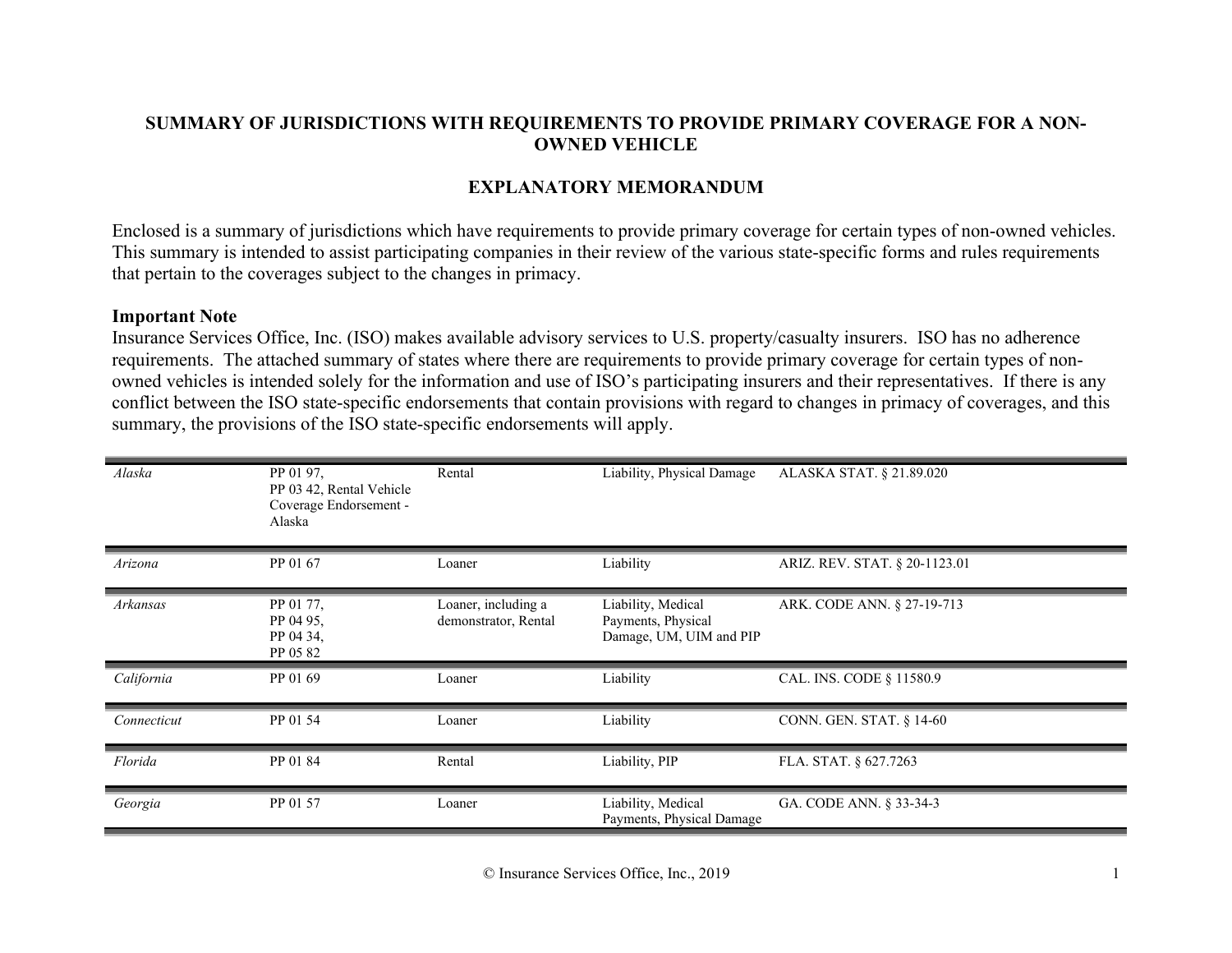| Idaho           | PP 01 91                                                    | Loaner, including a                                                                                                                    | Liability, Physical Damage | <b>IDAHO CODE § 49-1212</b>                |
|-----------------|-------------------------------------------------------------|----------------------------------------------------------------------------------------------------------------------------------------|----------------------------|--------------------------------------------|
|                 |                                                             | demonstrator                                                                                                                           |                            |                                            |
| <b>Illinois</b> | PP 01 74                                                    | Loaner, if the limit of<br>liability is equal to or<br>greater than<br>\$100/\$300/\$50                                                | Liability                  | 625 ILL. COMP STAT. §§ 5/5-101 and 5/5-102 |
| Indiana         | PP 01 66                                                    | Loaner, leased vehicle                                                                                                                 | Liability                  | IND. CODE §§ 27-8-9-9 and 27-8-9-10        |
|                 |                                                             |                                                                                                                                        |                            |                                            |
| Kentucky        | PP 01 53                                                    | Loaner                                                                                                                                 | Liability, Physical Damage | KY. REV. STAT. ANN. § 304.20-065           |
| Louisiana       | PP 01 95                                                    | Loaner, including a<br>demonstrator                                                                                                    | Liability, Physical Damage | LA. REV. STAT. ANN. § 22:1291              |
|                 |                                                             | Rental, Temporary<br>Substitute to the extent<br>that coverage for a<br>temporary substitute or<br>rental vehicle was not<br>purchased | Liability, Physical Damage | LA.REV. STAT. ANN. § 22:1296               |
| Maine           | PP 03 36, Rental Vehicle<br>Coverage Endorsement -<br>Maine | Rental                                                                                                                                 | Physical Damage            | ME. REV. STAT. ANN. tit. 24-A § 2927       |
| Maryland        | PP 01 68,<br>PP 04 59, PP 05 81                             | Loaner, rental                                                                                                                         | Liability, UM, PIP         | MD. TRANS. CODE ANN. § 17-104              |
| Minnesota       | PP 01 60                                                    | Loaner, Rental                                                                                                                         | Liability                  | MINN. STAT. § 65B.49.                      |
| Missouri        | PP 01 63                                                    | Loaner, including a<br>demonstrator                                                                                                    | Liability                  | MO. REV. STAT. § 379.201                   |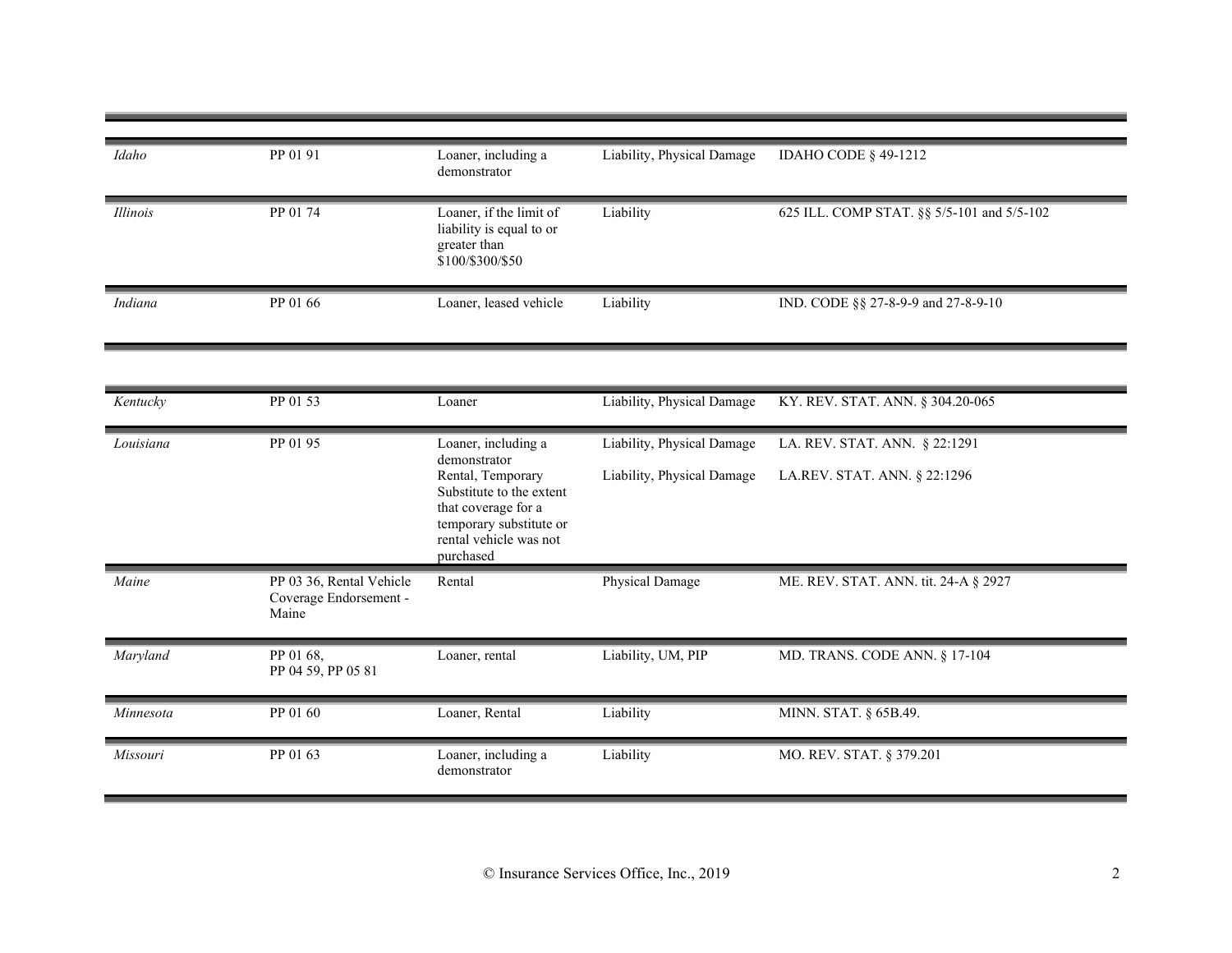| Nebraska     | PP 01 85                                                       | Loaner, Temporary<br>Substitute                                              | Liability, Medical<br>Payments, Physical Damage               | NEB. REV. STAT. §60-1401                                                                             |
|--------------|----------------------------------------------------------------|------------------------------------------------------------------------------|---------------------------------------------------------------|------------------------------------------------------------------------------------------------------|
| Nevada       | PP 01 82                                                       | Loaner, Rental                                                               | Liability                                                     | Alamo Rent-A-Car v. State Farm Auto Ins. Co. and Valley<br>Forge Ins. Co., 953 P.2d 1074 (Nev. 1998) |
| New Mexico   | PP 01 96                                                       | Loaner, including a<br>demonstrator or<br>promotional or courtesy<br>vehicle | Liability, Physical Damage                                    | N.M. STAT. ANN. § 59A-32-23                                                                          |
| New York     | PP 03 46, Rental Vehicle<br>Coverage Endorsement -<br>New York | Rental                                                                       | $\ast$                                                        | N.Y. INS. LAWS § 3440 and 11 NYCRR 60-1.5 *                                                          |
| North Dakota | PP 01 88,<br>PP 04 29,<br>PP 04 30,<br>PP 05 83                | Loaner                                                                       | Loaner:<br>Liability, Medical<br>Payments, UM, UIM and<br>PIP | ND CENT. CODE § 26.1-40-17.1                                                                         |
|              |                                                                | Rental                                                                       | Rental:<br>Property damage liability                          | ND CENT. CODE § 26.1-40-17.1                                                                         |
| Oklahoma     | PP 01 71,<br>PP 04 64                                          | Loaner                                                                       | Liability, Medical<br>Payments, Physical<br>Damage, UM        | <b>OKLA. REV. CODE ANN. 47 § 580.2</b>                                                               |
| Oregon       | PP 01 94,<br>PP 04 51,<br>PP 04 44                             | Vehicle Owned by a Self-<br>Insurer                                          | Liability, UM, PDUM                                           | OR. REV. STAT. § 806.130                                                                             |
| Pennsylvania | PP 01 51                                                       | Loaner                                                                       | Liability, Physical Damage                                    | PA. CONS. STAT. § 2007.1                                                                             |
| Rhode Island | PP 01 89                                                       | Rental<br>Loaner                                                             | Liability<br>Property Damage Liability                        | R.I. GEN. LAWS § 31-34-4<br>R.I. GEN. LAWS § 31-3-20                                                 |

© Insurance Services Office, Inc., 2019 3

\*N.Y. INS. LAWS § 3440 and 11 NYCRR 60-1.5 establish requirements for providing mandatory rental vehicle coverage. These requirements are reflected in PP 03 46, Rental Vehicle Coverage Endorsement - New York, for damage to rental vehicles.